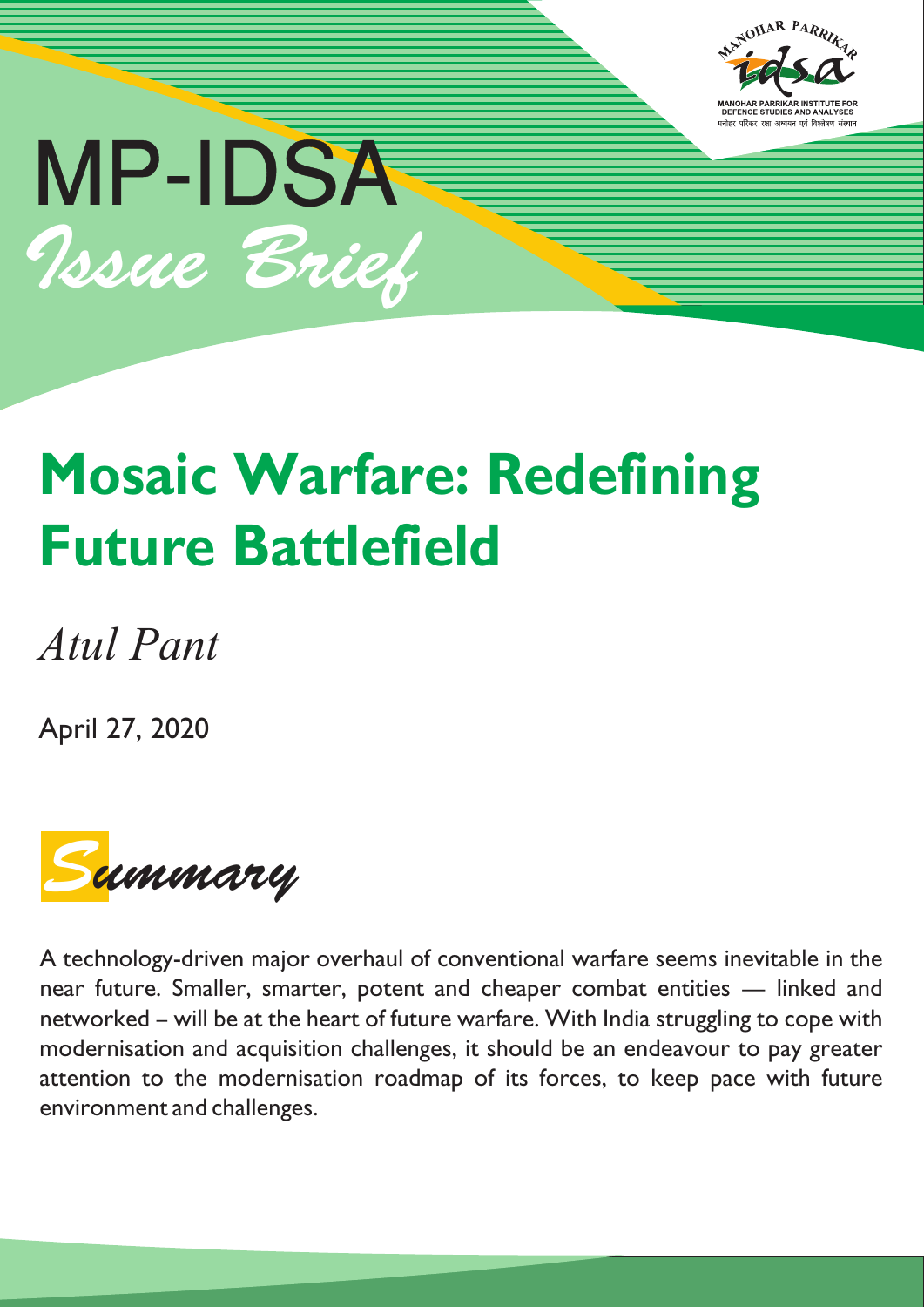Elon Musk, Founder and Chief Executive Officer of the SpaceX Corporation as well as Tesla Motors, proclaimed at the United States Air Force (USAF) Air Warfare Symposium in February 2020 that the days of the fighter aircraft are over.<sup>1</sup> Unprecedented technological advances over the last half a decade or so portend an imminent transformation of warfighting. Many current warfare concepts are likely to become obsolete. A vast number of expensive, modern warfare equipment and weapon systems may be rendered useless, especially against a technologically advanced enemy. The issue brief examines the concept of Mosaic Warfare and brings to attention the inadequacy of current warfighting concepts in a networked battlefield. It concludes by highlighting the need for India to review its modernisation roadmap, in the light of ineludible changes impacting the nature of warfare in the near future.

#### **Drivers of Change**

Even as emerging disruptive technologies are ushering in massive changes for the military, it seems the transformative power of these technologies is not being adequately accounted for while preparing for future warfare. The probability that such disruptive technologies will prevail over human warfare skills is always a point of contention. Resistance to new ideas though seems to be less in technologically advanced countries. The USAF Chief General David Goldfein, for instance, acknowledged the unprecedented transformation in progress at the Dubai Airshow 2019.<sup>2</sup>

The warfare dynamics of future conventional conflicts would be dictated principally by a highly evolved multi-level networked environment, where the role of humans would be very limited. Network centricity of warfare is evolving fast and becoming a necessary ingredient for military advantage. Deep involvement of humans in warfare is likely to create friction, slowing down the pace of war and adversely affecting the outcome for the side relying more on human capabilities for analytics, kill cycles and observe, orient, decide and act (OODA) loops, rather than smart machines. This is due to lesser power of analysis, and slower perception and action-taking ability of the human vis-à-vis smart networked machines powered by artificial intelligence (AI), internet of things (IoT) and other disruptive technologies. These technologies are increasingly elbowing out humans from what is called as 'human-in-the-loop' to 'human-on-the-loop', and would likely leave them with only the veto power in most cases.

**<sup>.</sup>** <sup>1</sup> Valerie Insinna, **["Space X's founder tells US Air Force the era of fighter jets is ending"](https://www.defensenews.com/digital-show-dailies/air-warfare-symposium/2020/02/28/spacex-founder-tells-the-air-force-the-era-of-fighter-jets-is-ending/)**, *Defense News*, February 28, 2020.

<sup>2</sup> **["Video: Here's how the US Air Force is automating the future kill chain. Dubai Airshow](https://www.defensenews.com/video/2019/11/16/heres-how-the-us-air-force-is-automating-the-future-kill-chain-dubai-airshow-2019/)  [2019"](https://www.defensenews.com/video/2019/11/16/heres-how-the-us-air-force-is-automating-the-future-kill-chain-dubai-airshow-2019/)**, *Defense News*, November 16, 2019.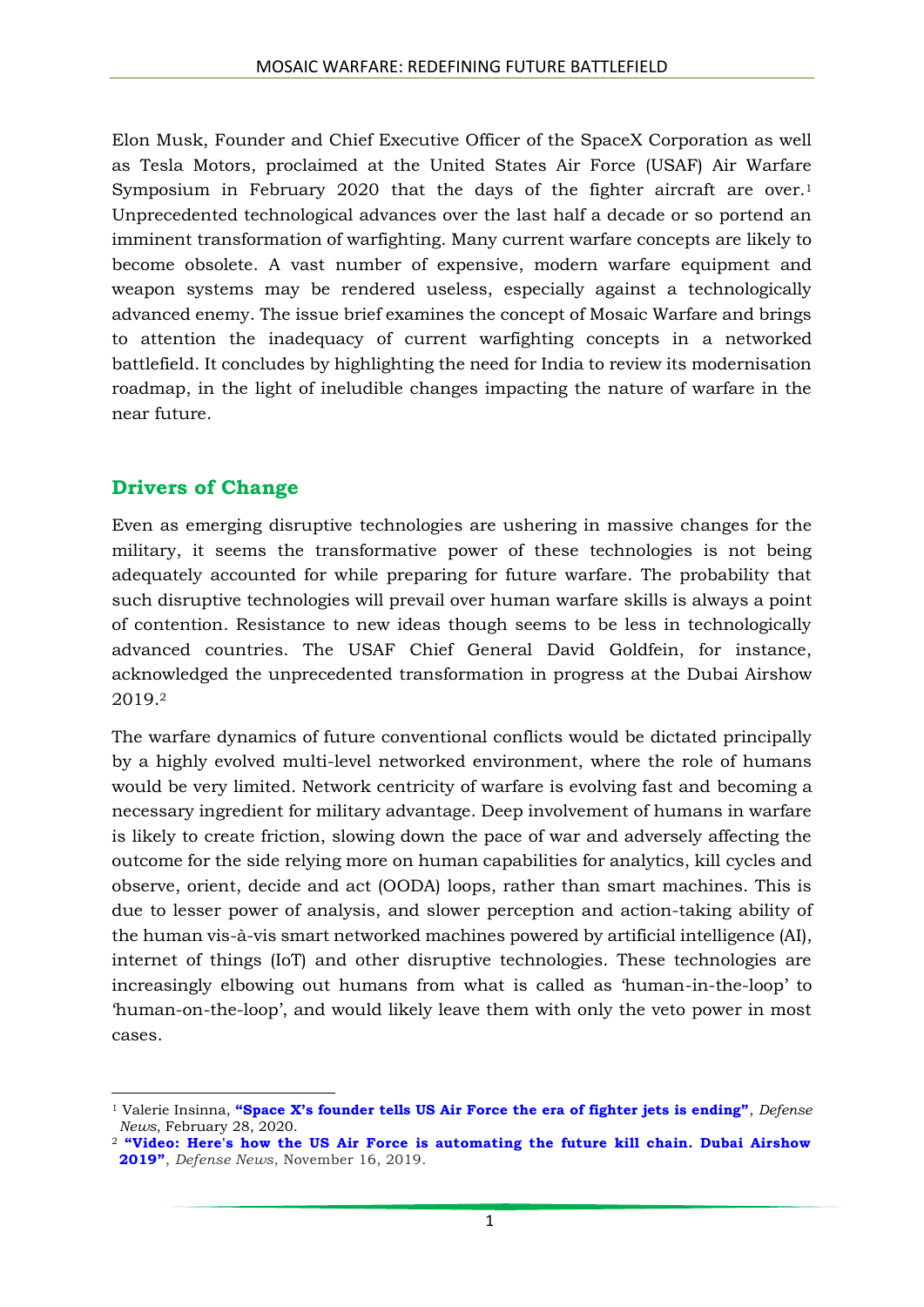Another major factor responsible for the changing dynamics of conventional warfare is the vast increase in the availability of modern high technology weapons in battlespaces. These weapons have increased precision, enhanced kill probability, easy mobility and transportability, as well as greater reliability. They have increased the lethality in the battle arenas, compelling a conceptual relook at the deployment and pitching of modern high value warfighting assets.

Many of the high value assets like aircraft carriers and airborne warning and control systems (AWACS) are so expensive that their loss in battle are irreparable in most cases. Previously considered unreachable by the enemy and mostly invincible due to their deployment and employment tactics, their vulnerability has been increasing with time due to the rapid evolution of effective counter weapons. Such expensive equipment and platforms are slowly becoming a liability and it will be increasingly difficult to field them in wars of the future. Even their value as a deterrent would go down as the adversary is fully in the know of their limitations.

#### **Monoliths and Monolith Busting**

Most of the modern weapon platforms like fighter aircraft and naval ships are expensive state-of-the-art systems with multiple capabilities housed in a single platform — making them highly capable fighting machines. They are generally multirole, simultaneously taking care of a multitude of battlefield requirements like multispectral reconnaissance across the optical, radar, and infra-red (IR) bands, common operations picture (situation) build-up, threat detection, coordinated manoeuvring, target analysis, target selection, target designation, targeting (carriage and launch of multiple weapons), electronic warfare (EW), intelligence, surveillance and reconnaissance (ISR), data linking and communication, among others.

However, most of such platforms are exorbitant and can be afforded by only richer nations. These are now being termed as 'monoliths'. While until now, these were seen as force multipliers, their efficacy in a battlefield is being increasingly questioned, given that the loss of a monolith would mean loss of multiple state-of-the-art systems in one go. With the passage of time, the rate of obsolescence of systems and technologies in monoliths is also likely to increase. The expensive systems in these monoliths may not remain effective long enough, requiring expensive upgrades.

The emerging solution to deal with the problem posed by monolith platforms like aircraft carriers or multi-role fighter aircraft or ISR platforms is termed as 'monolith busting'.<sup>3</sup> This essentially implies distributing various capabilities and roles among a large number of low-cost, independent machines. These would be networked

**<sup>.</sup>** <sup>3</sup> Explained by Tim Grayson, Director, Strategic Technology Office, DARPA. See Tobias Naegele, **["Mosaic](https://www.airforcemag.com/Mosaic-Warfare-DARPAs-Answer-to-Combating-Americas-Advanced-Foes/)  Warfare: [DARPA's answer to combating America's advanced foes"](https://www.airforcemag.com/Mosaic-Warfare-DARPAs-Answer-to-Combating-Americas-Advanced-Foes/)**, *Air Force Magazine*, September 11, 2019.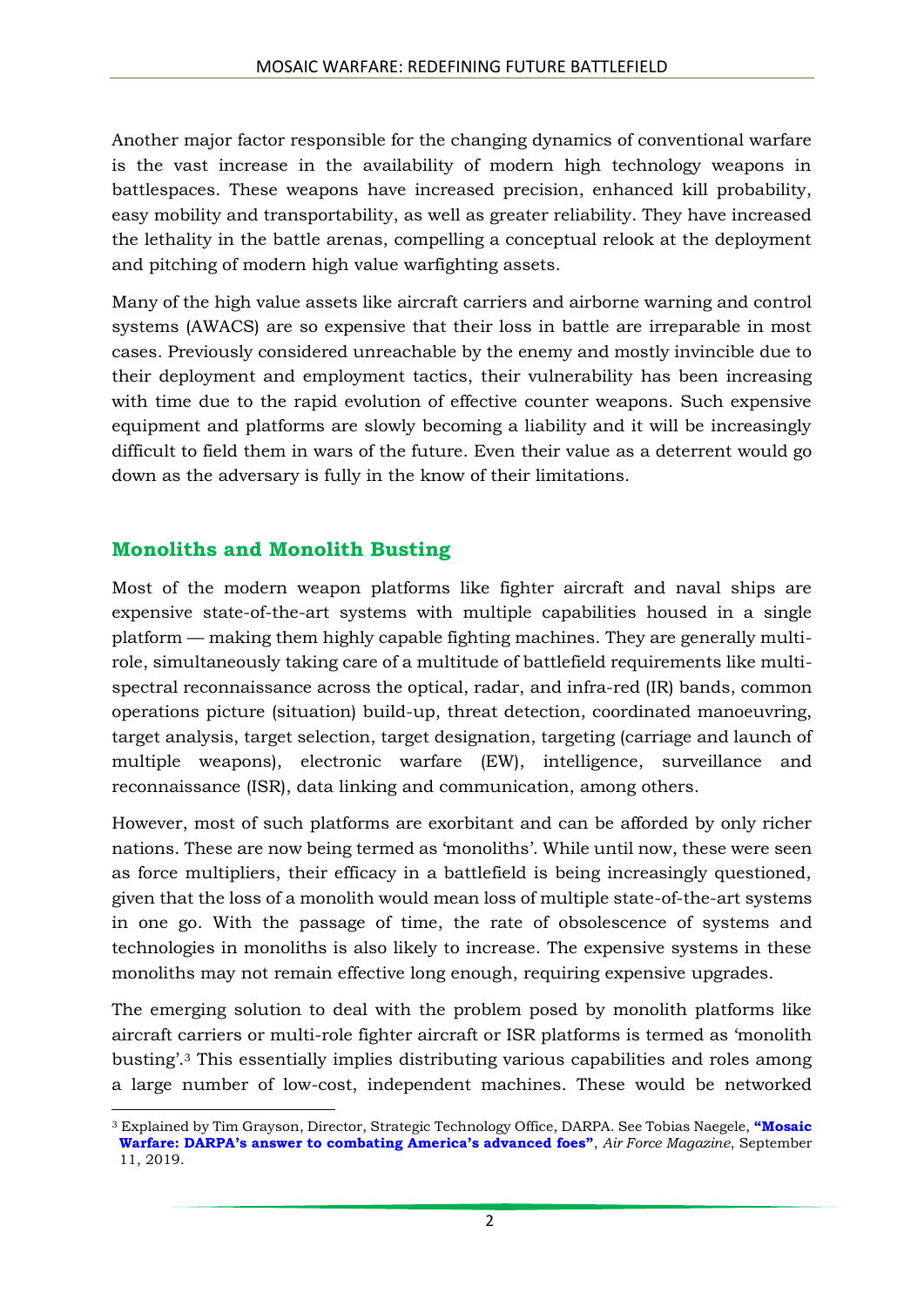together, either directly or through a central Combat Management System network, to accomplish a mission as a package — in much the same way that a package of monoliths would perform. This networking concept is also called a 'system of systems'.<sup>4</sup>

The newer technologies comprising broad-spectrum analysis and autonomous action capabilities of AI, software-driven systems, flexibility and capacity of networks, miniaturised electronics, advanced materials like composites, etc., are enablers of such dynamics. These would have an inevitable presence in the battle arenas of tomorrow. The current products of these technologies like autonomous drones, robots, intelligent weapons, high capacity networks, satellites, etc., are trendsetters in the direction. Countries like the US are working on these capabilities to a significant degree. Serious thought is also being given to the possibility of using cheaper commercial-off-the-shelf (COTS) equipment — for instance, single-use drones suitably modified as weapons wherever possible, instead of military grade ones. Of course, this would have to factor in the reliability aspect so that the crucial turf is not lost due to the failure of the equipment.

#### **Mosaic Warfare**

Multiple terms have been coined for this distributed capability warfare. These include Mosaic Warfare, Lego Warfare and Distributed Maritime Operations (DMO). While DMO is a US Navy concept, mosaic warfare, on the other hand, is not limited to a single service (amplified later). These terms, pertaining to the tactical level employment of forces, have originated in the US to account for the changes in warfighting in the light of the progress in disruptive technologies.

The US Defence Advanced Research Projects Agency (DARPA) notes that "like the ceramic tiles in mosaics, these individual warfighting platforms are put together to make a larger picture, or in this case, a force."<sup>5</sup> Such a large number of battle arena entities would overwhelm systems or create functional difficulties for the enemy's command and control set-ups. Overwhelming or saturating the enemy's means with distraction and confusion is an old concept but here the degree would be far greater.

Distributed capability among a large number of systems in the battle arena would also reduce the capability loss per kill by the enemy, as against monoliths, where every kill would mean a substantial capability loss. The overall cost of losses would also be lesser. With a lesser number of systems lost, the availability of capabilities in battle arenas would be more. Apart from this resilience, the concept also brings increased flexibility, as each system would invariably be linked to one or more

**<sup>.</sup>** <sup>4</sup> William A. Owens, **["The Emerging US System](https://apps.dtic.mil/dtic/tr/fulltext/u2/a394313.pdf)-of-Systems"**, *Strategic Forum*, February 06, 1996.

<sup>5</sup> **["DARPA tiles together a vision of Mosaic Warfare"](https://www.darpa.mil/work-with-us/darpa-tiles-together-a-vision-of-mosiac-warfare)**, *Defence Advanced Research and Projects Agency*.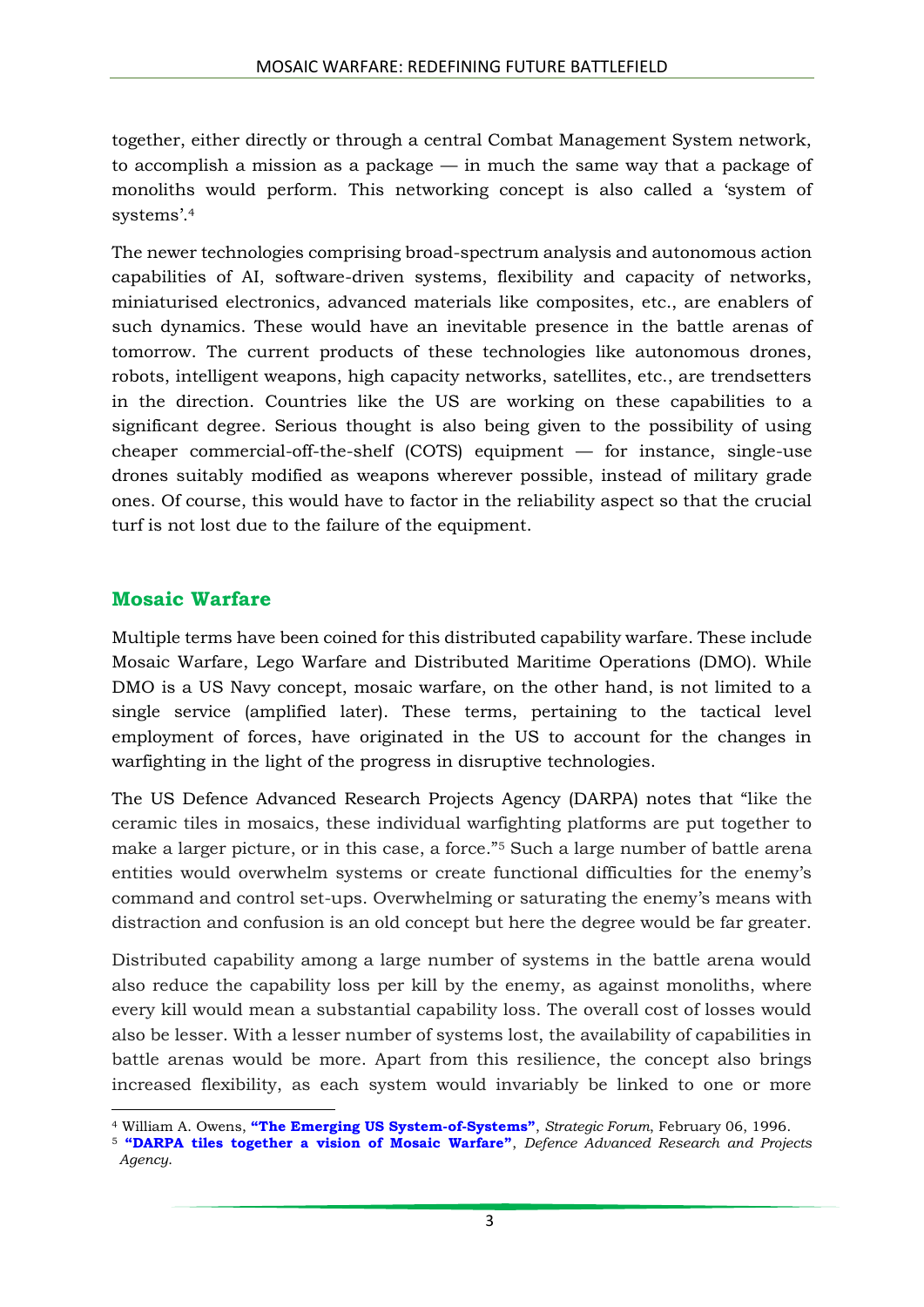complementary systems in the arena for completion of kill chains (sensor to shooter functions).<sup>6</sup> DARPA notes that "it doesn't matter what the enemy does, the [blue force] still has options for completing a kill chain". DARPA's former Strategic Technology Office (STO) Director, Tom Burns, points out that conventional wisdom says that the US forces shouldn't 'fight in the open - where combat entities are exposed'. But large numbers of expendable platforms allow for the ability to fight in the open as well as continue the war even in a nuclear, biological, chemical (NBC) scenario to achieve war objectives.<sup>7</sup>

Mosaic warfare, therefore, is an integrated warfare concept in which the roles of all the services (forces) operating in and/or overseeing an area or a geographical region will be complementarily integrated through networks for the achievement of objectives. For instance, the sensors and networks of the army will be integrated with air force drones for engaging chosen targets in the battle arenas. Currently, only information is shared between services rather than raw data on the tactical data links (directly between machines for targeting). Most nations will find the sharing of such raw data in a networked environment to be a technological challenge due to networking and protocol differences between the individual services. These difficulties, however, would be overcome eventually as integration increases. Like saturation, different sensor and shooter (separated physically) engagements are already in vogue, but at present are limited to individual services.

Another feature of such 'system of systems' would be a high degree of adaptability to the frequently changing environment in the battle arenas. No war progresses as planned and therefore will require continually evolving force combinations.<sup>8</sup> The AI in battlefield systems and the overarching Combat Management System will be geared to enable a particular sensor or weapon that would be best suited for a particular threat and may reassign systems to engage that threat. Self-healing in case of losses would be an intrinsic characteristic of such a package of combat entities.

The role of the human in the entire gamut is likely to increasingly shift to 'on-theloop' that is more of higher command functions like setting the objectives, situation monitoring and managing the logistical challenges rather than micro-managing the action in the battle arena. In the initial action of battles, humans are likely to be only in a complementary role to the machines due to the higher expected attrition (as a result of the increased lethality). However, in the subsequent action, the role of humans is likely to increase. How the war would take place would depend on power

1

<sup>6</sup> For example, attacking a tank – post successful attack the designating equipment can link up immediately to another shooter for another target. Even in case of destruction of the designator, another autonomous can take place of the destroyed one.

<sup>7</sup> "DARPA Tiles Together a Vision of Mosaic Warfare", no. 5.

<sup>8</sup> Benjamin Jensen and John Paschkewitz, **["Mosaic Warfare: Small and scalable are beautiful"](https://warontherocks.com/2019/12/mosaic-warfare-small-and-scalable-are-beautiful/)**, *War on the Rocks*, December 23, 2019.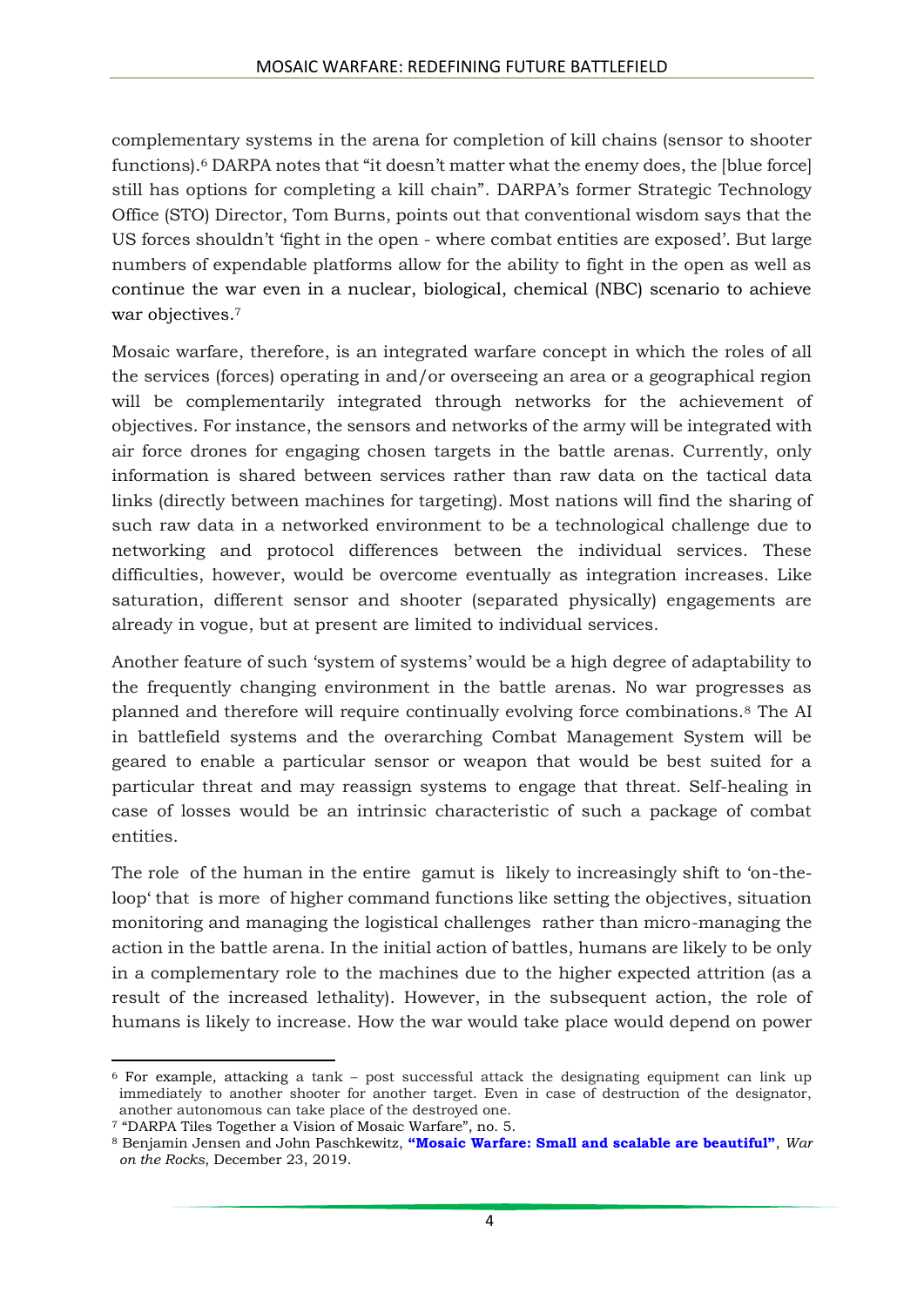disparity and technological prowess of the warring sides. The technologically advanced side would distinctly have advantages.<sup>9</sup>

Jensen and Paschkewitz note that the mosaic warfare concept has evolved consequential to extensive war gaming across both land and maritime scenarios over the last few years in the US. In war gaming, the concept seemed to permit more aggressive war manoeuvres than possible with monoliths, as losing a low-cost drone in the hunt for gaps to exploit the situation was an acceptable gamble. The authors note that rather than employing a fifth-generation fighter at risk to probe and suppress defences, the players employed cheaper unmanned systems in the games to assess the opposition's force disposition and take losses without jeopardising their main effort.<sup>10</sup> Such immense advantages are likely to lure nations – especially those in more volatile regions and under threat from bigger powers, to undertake appropriate forces build-up to exploit such dynamics to gain tactical advantages.

#### **Future Transformations**

In the coming decades, despite increasing automation, doing away with monoliths is not likely to happen in totality, even for major powers. In all likelihood, a gradual changeover will be seen, with the pace depending on a number of factors like the nature of the threat, rate of advancement of technology, access to technology, etc. In the foreseeable future, the force package for any particular objective or mission would probably only shift to a mix of manned and unmanned platforms/systems, with the share of unmanned ones over the manned increasing as technology advances. The new generation unmanned platforms would be more attritable in nature, that is, they could be exposed to higher risk. Such platforms would range from light reconnaissance systems to heavy weapon systems.

A large number of cheap decoys would be intermixed in most of the packages for making the situation more difficult for the enemy. In fact, all available weapons and systems in the arena — whether cheaper or expensive, manned or unmanned, shortrange or long-range, would be flexibly tiled together to form a mosaic to prosecute operations. Tiling would permit flexibility in deployment unlike the more rigid jigsaw nature of deployments today. For major powers, advanced modelling and simulation enable quicker development of systems/weapons /concepts.

While DMO is a similar concept applicable in the naval domain, it is more reliant on distributed firepower concentrated in combat ships. The concept aims at augmenting the firepower of ships and giving them more independence in operations. For example, a ship in the carrier battle group (CBG) may be tasked to temporarily detach

**<sup>.</sup>** <sup>9</sup> See Atul Pant, **["Internet of Things Centricity of Future Military Operations"](https://idsa.in/jds/jds-13-2-2019-future-military-operations)**, *Journal of Defence Studies*, 13 (2), April-June 2019, pp. 25-58.

<sup>10</sup> Benjamin Jensen and John Paschkewitz, no. 8.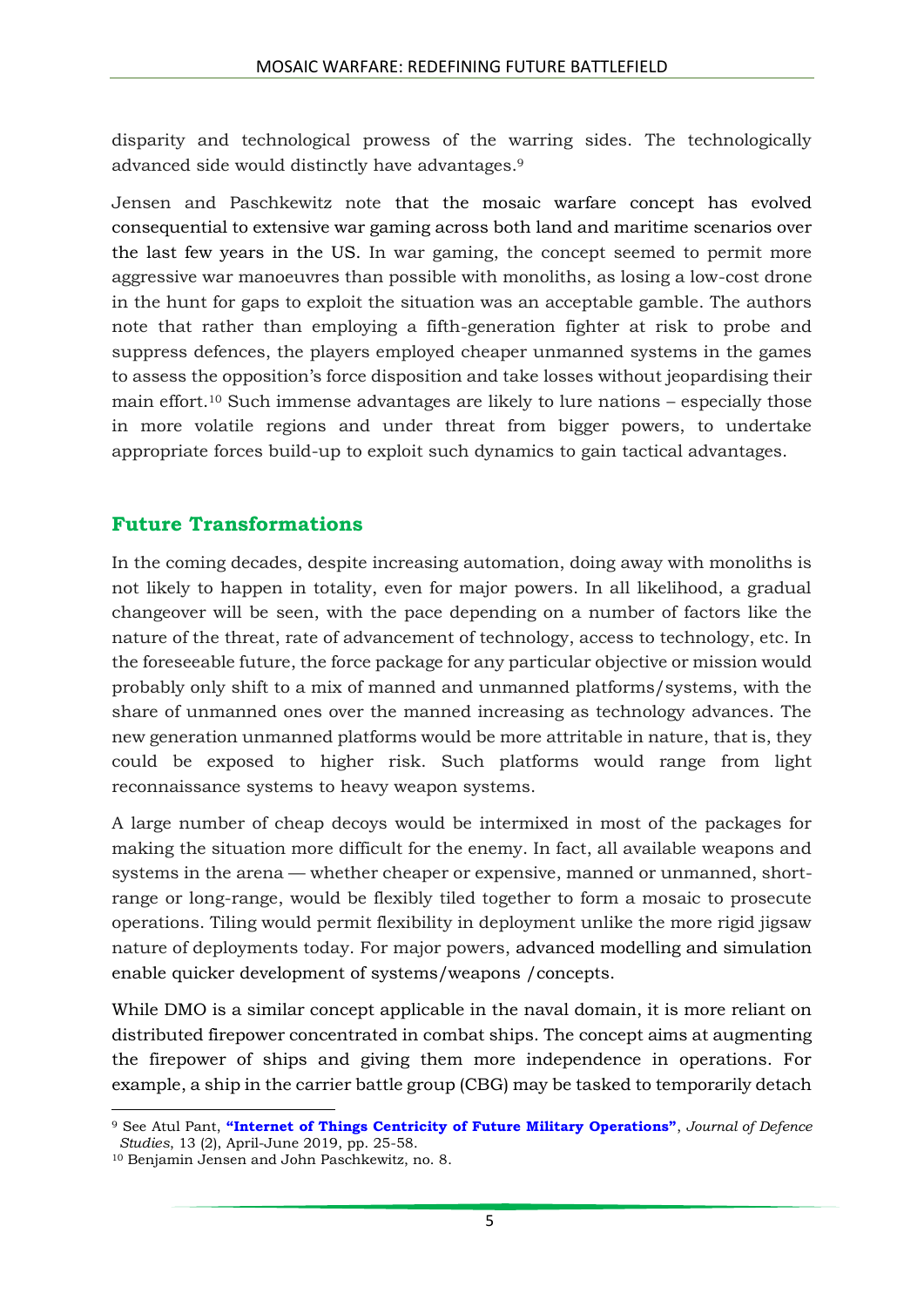and engage a target in the area which is being tracked and designated by another sensor somewhere else, before coming back to CBG again. The US Navy sees the concept fructifying in the early 2030s.

Historically, the concepts of naval operations have always been founded mainly on combat power of large ships. Of late, missiles in these ships have become potent means of delivering naval firepower. However, given the increasing anti-ship lethality of modern weapon systems (and more so in future), the viability of the concept is coming under question. These advanced missiles are now finding a place in military arsenals. These include LRASM (US), Sea Venom (France and the United Kingdom), X-ASM (Japan), KH-47 Kinzal (Russia), Kongsberg Naval Strike Missile (Norway), Brahmos (India), and YJ-12 and DF-26 (China). Analysts note that such modern anti-ship missiles are "hard to evade, outrun or out-turn once a target has been acquired. To counter the threat, the modern surface ship has to avoid being detected, or has to decoy or destroy all of the incoming missiles or their missile launch platforms – ideally destroying the latter before missiles have even been fired."<sup>11</sup>

The DMO in all likelihood will get juxtaposed with the mosaic warfare concept where the lethality of big ships would be distributed to a great extent across smaller surface ships (fast stealth missile crafts) and aerial platforms (like the new generation drones). Analysts like Kevin Eyer and Steve McJessy note that while the jury is still out as to how DMO will take shape, the US naval community is well aware that major changes are in the offing and there is an understanding of the inevitability of the shift to unmanned platforms.<sup>12</sup> The involvement of these unmanned platforms in non-lethal roles is also not very far away, as the trends indicate.

The idea of mosaic warfare would be even more appealing to smaller powers due to the concept providing more value for investments, more security for their forces and a force multiplier effect – with a higher possibility of unexpected big gains. The mosaic concept would be scalable with applicability from surgical operations to large-scale battlefield action. In such warfare scenarios, cyberwar, EW and electro-magnetic pulse (EMP) weapons will vastly complicate the battlefield as these weapons are likely to be big game changers in the mosaic warfare concept.<sup>13</sup> They can neutralise a range of battle arena electronic entities and compel recourse to rudimentary warfighting. This would eventually make warfighting more expensive.

The heart of mosaic warfare is continually evolving networks in the battle arenas both at the micro and macro levels, which have to be protected and made resilient. An improperly designed network would probably be the weakest link during the

<sup>1</sup> <sup>11</sup> Jon Lake, **"Anti-[Ship Missile Evolution"](https://asianmilitaryreview.com/2020/01/anti-ship-missile-evolution/)**, *Asian Military Review*, January 10, 2020.

<sup>12</sup> Kevin Eyer and Steve McJessy, **["Operationalizing distributed maritime operations"](http://cimsec.org/operationalizing-distributed-maritime-operations/39831)**, *Center for International Maritime Security*, March 05, 2019.

<sup>13</sup> At present, EMP weapons are in an experimental stage. See Atul Pant, **["EMP weapons and the new](https://idsa.in/idsacomments/emp-weapons-new-equation-of-war_apant_131017)  [equation of war"](https://idsa.in/idsacomments/emp-weapons-new-equation-of-war_apant_131017)**, *MP-IDSA Comment,* October 13, 2017.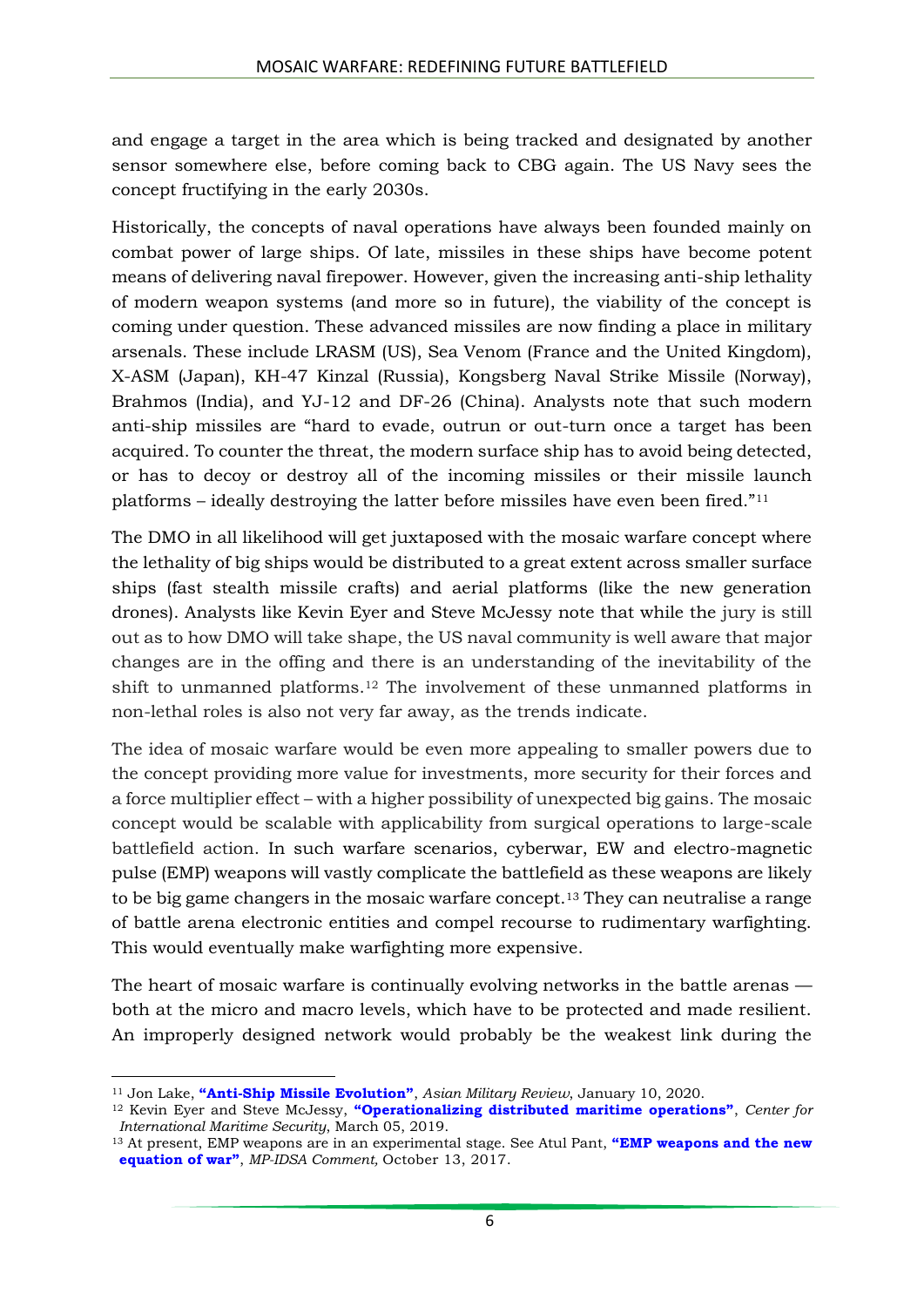action. Apart from this, there are a plethora of issues that would need to be addressed, even for countries like the US, for changing over to this new form of warfare. These include revising doctrines, addressing technical aspects like power requirements for combat entities, resolution of networking protocols, management of refuelling, maintenance and rectification requirements, acquisition and procurement procedures, recovery of unused weapons, etc. Eventually, with the comprehension and understanding of inescapability of the concept, solutions would no doubt emerge with time. At present, the issue is that technological innovation and development have assumed such an accelerated pace that people are finding it difficult to comprehend new technologies or grasp their future manifestations, often leading to wrong investments.

While other major powers may not have come out with such explicitly stated visions of future military operations so far, their military systems development trajectories and occasional proclamations are indicative of their envisioning a similar future. This is further attested by the availability of a large number of research papers, articles and news reports on the subject, apart from governmental and institutional releases. A new land warfare robot for the Chinese People's Liberation Army (PLA), for instance, is reflective of this trend. New robots being inducted into the PLA are indicative of unmanned systems gradually replacing human soldiers from "heavy physical work and extreme danger," and instead letting them "focus on combat decisions and carrying out technical and tactical movements …"<sup>14</sup>

### **Gestalt**

A technology-driven major overhaul of conventional warfare seems inevitable in a decade-and-a-half or so. A shift to distributed operations will start gaining centrestage as the vulnerability of high-value assets increases with the proliferation of more sophisticated longer-range weapons. Smaller, smarter, potent and cheaper combat entities — linked and networked – would be at the heart of such warfare. Innumerable advantages that would accrue as a result of such distributed warfare include reduction of exposure of forces to harm, execution of dangerous (as well as dull) missions, among many others. Such advantages would no doubt persuade major global powers to adopt new warfare concepts like mosaic warfare more swiftly.

While investing in and imbibing these futuristic concepts would be easy for global economic majors, other nations can ill-afford to overlook these anticipated transformations. The penalty in case of a conflict with technologically advanced militaries could be heavy – both in terms of costs and lives. With India's precarious environment amidst two hostile adversaries, especially with one galloping ahead in

**<sup>.</sup>** <sup>14</sup> Liu Xuanzun, **["Robot warriors join Chinese military arsenal, will free](https://www.globaltimes.cn/content/1185595.shtml) soldiers from dangerous [missions"](https://www.globaltimes.cn/content/1185595.shtml)**, *Global* Times, April 14, 2020.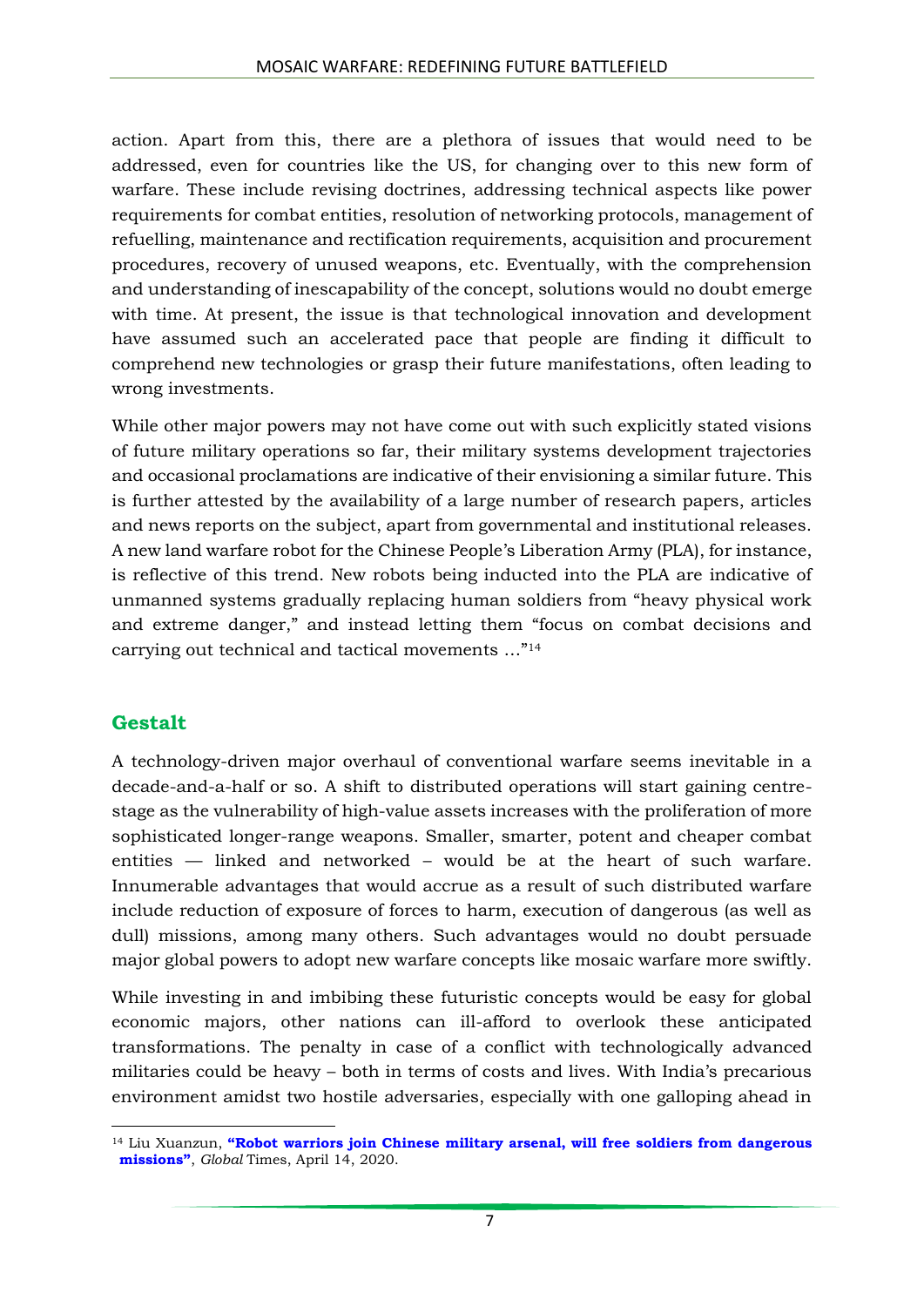military modernisation, it is time to re-evaluate future options as any policy changes would take more than a decade to come to fruition. A concept like mosaic warfare would have very different needs than what may be envisioned currently. With the nation struggling to cope with modernisation and acquisition challenges, it should be an endeavour to pay greater attention to the modernisation roadmap of its forces, to keep pace with the future battlefield environment and its attendant challenges.